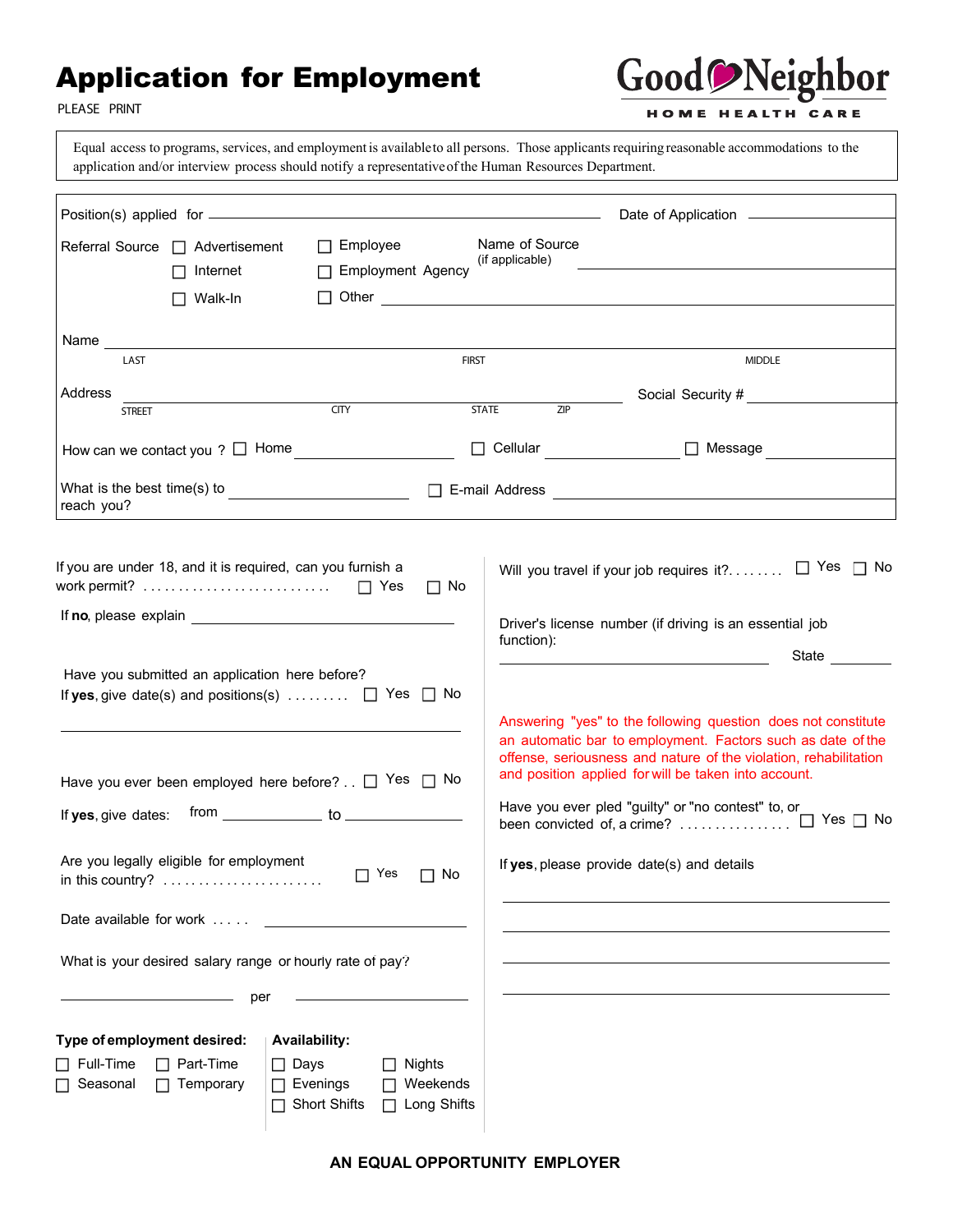## Employment History

Provide the following information of your past and current employers, assignments, or volunteer activities, starting with the most recent (use additional sheets if necessary). Explain any gaps in employment in comments section below.

|                                             | Telephone <u>with the set of the set of the set of the set of the set of the set of the set of the set of the set of the set of the set of the set of the set of the set of the set of the set of the set of the set of the set </u> |              | May we contact for reference? $\Box$ Yes $\Box$ No                                                                                                                                                                             |
|---------------------------------------------|--------------------------------------------------------------------------------------------------------------------------------------------------------------------------------------------------------------------------------------|--------------|--------------------------------------------------------------------------------------------------------------------------------------------------------------------------------------------------------------------------------|
|                                             |                                                                                                                                                                                                                                      |              | Dates employed:<br>to                                                                                                                                                                                                          |
| Address $\frac{1}{\text{STREET}}$           | CITY                                                                                                                                                                                                                                 | <b>STATE</b> | Compensation (Starting)                                                                                                                                                                                                        |
|                                             |                                                                                                                                                                                                                                      |              | Hourly Salary \$<br>per                                                                                                                                                                                                        |
|                                             |                                                                                                                                                                                                                                      |              | $\frac{1}{2}$<br>Commission/Bonus/Other Comp                                                                                                                                                                                   |
|                                             |                                                                                                                                                                                                                                      |              | <b>Compensation (Final)</b>                                                                                                                                                                                                    |
|                                             |                                                                                                                                                                                                                                      |              | Hourly Salary \$<br>per                                                                                                                                                                                                        |
|                                             |                                                                                                                                                                                                                                      |              | $\frac{\text{S}}{\text{S}}$<br>Commission/Bonus/Other Comp                                                                                                                                                                     |
| work performed and job<br>responsibilities: |                                                                                                                                                                                                                                      |              | <u> 1989 - Johann Stoff, amerikansk politiker (d. 1989)</u>                                                                                                                                                                    |
|                                             |                                                                                                                                                                                                                                      |              |                                                                                                                                                                                                                                |
|                                             |                                                                                                                                                                                                                                      |              | May we contact for reference? $\square$ Yes $\square$ No                                                                                                                                                                       |
|                                             |                                                                                                                                                                                                                                      |              | Dates employed: ___________ to ______                                                                                                                                                                                          |
| Address<br><b>STREET</b>                    | <b>CITY</b>                                                                                                                                                                                                                          | <b>STATE</b> | <b>Compensation (Starting)</b>                                                                                                                                                                                                 |
|                                             |                                                                                                                                                                                                                                      |              | Hourly Salary \$ per                                                                                                                                                                                                           |
|                                             |                                                                                                                                                                                                                                      |              | Commission/Bonus/Other Comp<br>$\mathbb{S}$                                                                                                                                                                                    |
|                                             |                                                                                                                                                                                                                                      |              | Compensation (Final)                                                                                                                                                                                                           |
|                                             |                                                                                                                                                                                                                                      |              | Hourly Salary \$<br>per                                                                                                                                                                                                        |
|                                             |                                                                                                                                                                                                                                      |              | Commission/Bonus/Other Comp \$                                                                                                                                                                                                 |
| work performed and job<br>responsibilities: |                                                                                                                                                                                                                                      |              |                                                                                                                                                                                                                                |
|                                             |                                                                                                                                                                                                                                      |              |                                                                                                                                                                                                                                |
|                                             |                                                                                                                                                                                                                                      |              |                                                                                                                                                                                                                                |
|                                             |                                                                                                                                                                                                                                      |              | Dates employed: to to the base of the base of the base of the base of the base of the base of the base of the base of the base of the base of the base of the base of the base of the base of the base of the base of the base |
| Address<br><b>STREET</b>                    | <b>CITY</b>                                                                                                                                                                                                                          | <b>STATE</b> | <b>Compensation (Starting)</b>                                                                                                                                                                                                 |
|                                             |                                                                                                                                                                                                                                      |              | Hourly Salary \$<br>per                                                                                                                                                                                                        |
|                                             |                                                                                                                                                                                                                                      |              | $\mathbb{S}$<br>Commission/Bonus/Other Comp                                                                                                                                                                                    |

Immediate Supervisor & Title Reason for Leaving Summarize the type of \_ work performed and job responsibilities: Compensation (Final) Hourly Salary \$ \$ \$ Commission/Bonus/Other Comp

**COMMENTS** INCLUDE EXPLANATION OF ANY GAPS IN EMPLOYMENT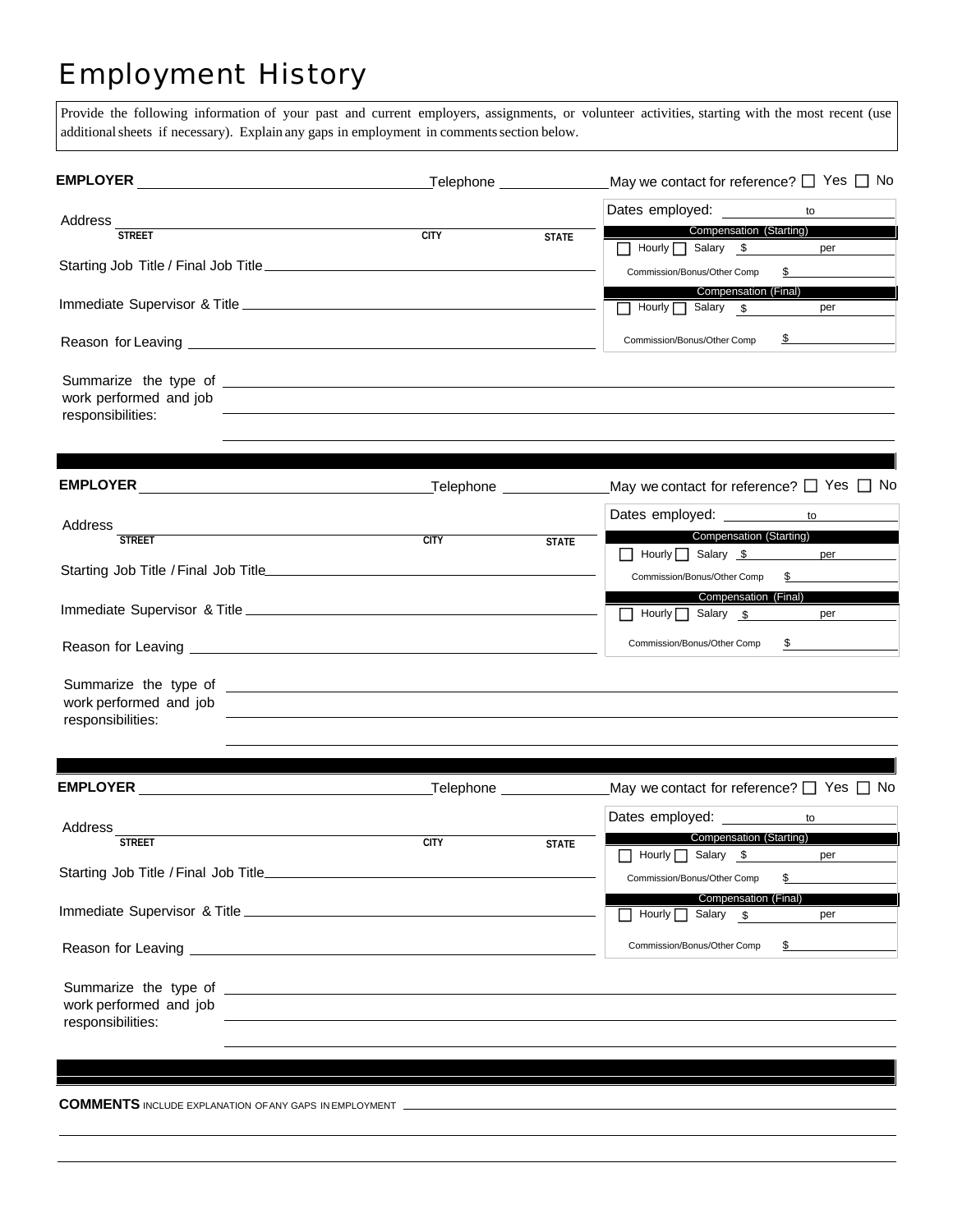# Educational Background

A: List last three (3) schools attended, starting with most recent. B: List number of years completed. C: Indicate degree or diploma earned, if any. D: Grade Point Average or Class Rank. E: Major field of study. F: Minor field of study (if applicable).

| A. SCHOOL | <b>B: NUMBER YEARS</b><br><b>COMPLETED</b> | C: DEGREE/<br><b>DIPLOMA</b> | D: GPA/<br><b>CLASS RANK</b> | E: MAJOR | <b>F: MINOR</b> |
|-----------|--------------------------------------------|------------------------------|------------------------------|----------|-----------------|
|           |                                            |                              |                              |          |                 |
|           |                                            |                              |                              |          |                 |
|           |                                            |                              |                              |          |                 |

#### References

List name and telephone number of three business/work references who are NOT related to you. If not applicable, list three school or personal references who are NOT related to you.

| <b>NAME</b> | <b>TELEPHONE NUMBER</b><br>(Include Area Code) | <b>NUMBER OF YEARS KNOWN</b> |
|-------------|------------------------------------------------|------------------------------|
|             |                                                |                              |
|             |                                                |                              |
|             |                                                |                              |

## Additional Information

List professional, trade, business or civic associations and any offices held. (EXCLUDE MEMBERSHIPS THAT WOULD REVEAL RACE, COLOR, RELIGION, SEX, NATIONAL ORIGIN, CITIZENSHIP, AGE, MENTAL OR PHYSICAL DISABILITIES, VETERAN/RESERVE, NATIONAL GUARD, OR ANY OTHER SIMILARLY PROTECTED STATUS.)

| <b>ORGANIZATION</b> | <b>OFFICES HELD</b> |  |
|---------------------|---------------------|--|
|                     |                     |  |
|                     |                     |  |
|                     |                     |  |

#### Skills and Qualifications

Summarize any special training, skills, licenses and/or certificates that may qualify you as being able to perfom job-related functions in the position for which you are applying. Include license or certificate numbers.

#### **Skills and Qualifications**

List special accomplishments, publications, awards, etc. *(EXCLUDE MEMBERSHIPS THAT WOULD REVEAL RACE, COLOR, RELIGION, SEX, NATIONAL ORIGIN*, CITIZENSHIP, AGE, MENTAL OR PHYSICAL DISABILITIES, VETERAN/RESERVE, NATIONAL GUARD, OR ANY OTHER SIMILARLY PROTECTED STATUS.)

**List any additional information you would like us to consider.**